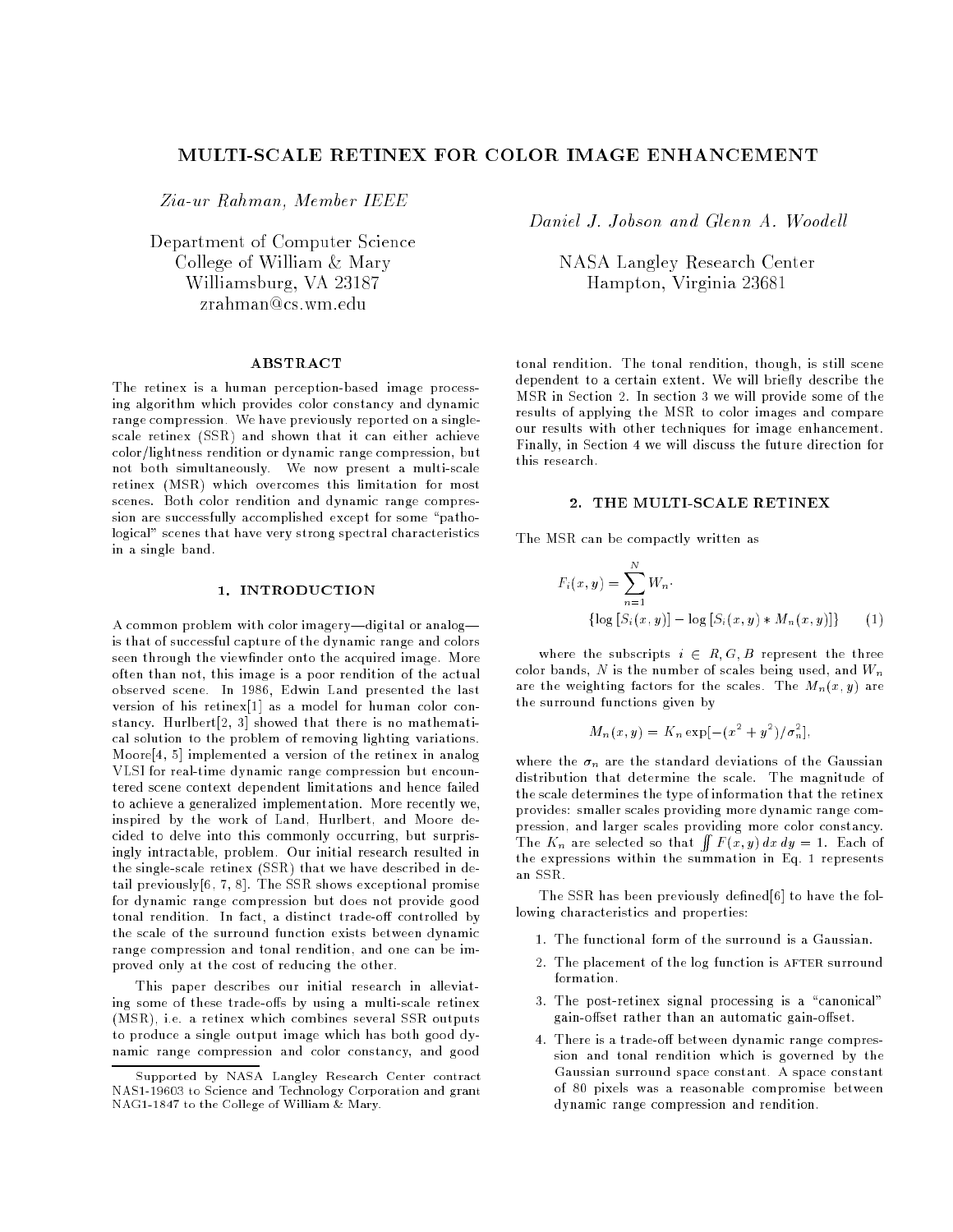- 5. A single scale seemed incapable of simultaneously providing sufficient dynamic range compression and tonal rendition.
- 6. Violations of the gray-world assumption led to retinexed images which were either "grayed-out" locally or globally or, more rarely, suffered from color distortion.

The MSR combines the dynamic range compression of the small scale retinex with the tonal rendition of the large scale retinex to produce an output which encompasses both.

As stated above, the MSR still suffers from graying-out of uniform zones much as the SSR did. The advantage that the MSR has over the SSR is in the combination of scales which provide both dynamic range compression and tonal rendition at the same time. The overall result of the application of the MSR is still more saturated than human observation, giving the final image a "washed-out" appearance, but it preserves most of the detail in the scene. This "graying" of areas of constant intensity occurs because the retinex processing enhances each color band as a function of its surround. The smaller values in the weaker channels get "pushed" up strongly, making them approximately equal in magnitude to the dominant channel, leading to a graying out of the overall region. Moore[4] encountered this problem in his implementation of the retinex and attempted to resolve it with using variable gains across the color channels. We do not attempt a solution in this paper but provide a detailed solution elsewhere.[9] However, the MSR produces a much better final image in terms of color, and dynamic range than the SSR. Figure 1 shows a comparison of the SSR and the MSR processing. The differences are easier to see in the original color images (see CD-ROM version of paper), but if one looks around the left side of the face and in the area just above the right shoulder of the pictured man, one sees details for the MSR which are not evident in the SSR. Also the "haloing" artifacts peculiar to the SSR

## 3. RESULTS

Figure 3 shows a comparison of the MSR with image enhancement methods typically used for dynamic range compression. The scenes are selected to show the effects of MSR processing on "good images" (top row), wide dynamic range compression that is achieved by the MSR (middle row), and color constancy (bottom row). Histogram equalization performs well for the child image, but begins to saturate in both the grass image and the cave image. The logarithmic nonlinearity has the poorest performance for all three scenes, though its dynamic range compression capabilities are quite evident in the grass scene. For the MSR processing, the uniform regions in the child scene tend to gray out, but the overall result is still quite good. For the grassy field, the MSR processing compresses the wide dynamic range well and brings out the colors in both the bright and the dark areas very well. For the cave image, the color of the inside rock, and the outside rock formations are both brought out so they agree with actual observation. The CD-ROM version of the proceedings contains the color postscript figures and the comparisons are much easier to make.



Figure 1: (a) Original (b) Single-scale Retinex (c) Multi-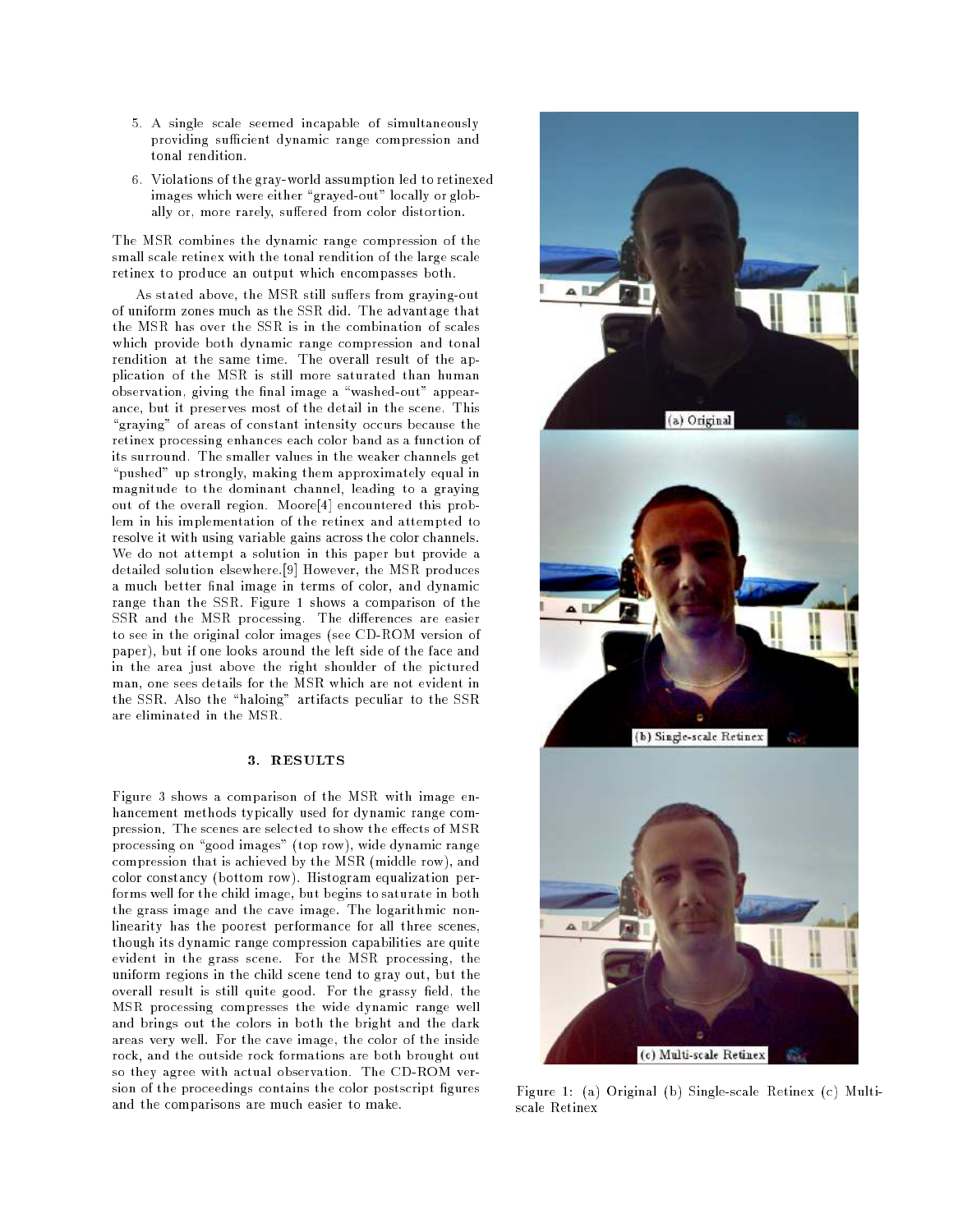The MSR output brings out most of the detail in the black regions but at the cost of enhancing the noise in these regions. This noise is a result of the poor signal-to-noise ratio in these areas. The traditional techniques are also able to enhance the dark regions, but not to the same extent as the MSR. In fact, the MSR achieves a balance between enhancing the darks, yet, at the same time, retaining the colors in the bright regions, as opposed to traditional point non-linearities which tend to enhance the darks at the cost of saturating the brights (Figs.  $3(b,c)$ ). Of course, the final rendition in still scene-dependent and can often be grayedout if the original scene contains large areas of constant intensity (Fig. 3(d)(top row)).

The MSR output is different from existing techniques in that the overall effect of processing is scene dependent but the processing itself is not. In other words, though the overall effect adapts itself to the lighting variations within the scene, the same process, with exactly the same control parameters can be used for any image. This is not true for other adaptive techniques since variations in lighting conditions imply variations in the control parameters.

#### 4. FUTURE RESEARCH

The main direction of further research is to improve the color rendition of the MSR. Though it produces excellent dynamic range compression, the tonal rendition is scene dependent and can be quite poor. Work is already underway on a newer version of the MSR which combines a post-filter with the MSR to produce an MSR which provides very good color rendition with a very slight loss in overall dynamic range compression.

## 5. REFERENCES

- [1] Edwin Land. Recent advances in retinex theory. Vision  $Research, 26(1):7-21, 1986.$
- [2] Anya C. Hurlbert. Formal connections between lightness algorithms. Journal of the Optical Society of America  $A$ , 3:1684-1693, 1986.
- [3] Anya C. Hurlbert. The Computation of Color. PhD thesis, Massachusetts Institute of Technology, September 1989.
- [4] Andrew Moore, J. Allman, and R. M. Goodman. A realtime neural system for color constancy. IEEE Transactions on Neural Networks,  $2(2):$   $237-247$ , March 1991.
- [5] Andrew Moore, G. Fox, J. Allman, and R. M. Goodman. A VLSI neural network for color constancy. In D. S. Touretzky and R. Lippman, editors, Advances in Neural Information Processing 3, pages  $370-376$ . Morgan Kaufmann, San Mateo, CA, 1991.
- [6] Daniel J. Jobson, Zia-ur Rahman, and Glenn A. Woodell. Properties and performance of a center/surround retinex. IEEE Transactions on Image Processing. Submitted 1995.
- [7] Zia-ur Rahman. Properties of a center/surround Retinex Part One: Signal processing design. NASA Contractor Report #198194, 1995.
- [8] Daniel J. Jobson and Glenn A. Woodell. Properties of a center/surround Retinex Part Two: Surround design. NASA Technical Memorandum #110188, 1995.
- [9] Daniel J. Jobson, Zia-ur Rahman, and Glenn A. Woodell. A multi-scale Retinex for bridging the gap between color images and the human observation of scenes. IEEE Transactions on Image Processing. Submitted 1996.